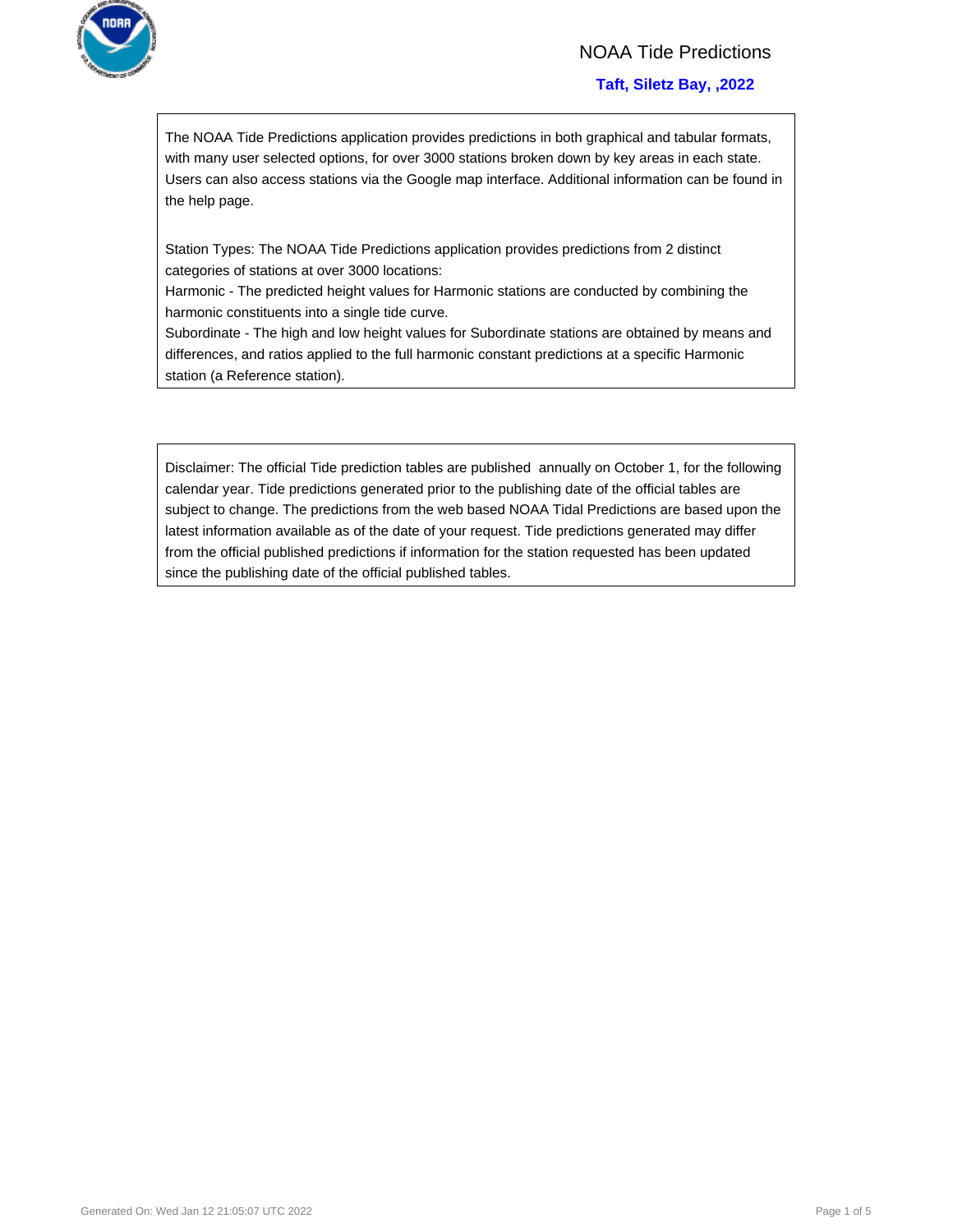

#### **NOAA Tide Predictions**

#### **Taft, Siletz Bay, ,2022 ( 44 55.6N / 124 00.8W ) Times and Heights of High and Low Waters**

| January        |                                                                           |               |                           |      |     |                                                                            |                            | <b>February</b>              |        |                                                                                   |  |        |                                 |   |      |                                                                          |                     | <b>March</b>                 |                |                                                                            |    |                           |              |                                                                       |                   |                              |
|----------------|---------------------------------------------------------------------------|---------------|---------------------------|------|-----|----------------------------------------------------------------------------|----------------------------|------------------------------|--------|-----------------------------------------------------------------------------------|--|--------|---------------------------------|---|------|--------------------------------------------------------------------------|---------------------|------------------------------|----------------|----------------------------------------------------------------------------|----|---------------------------|--------------|-----------------------------------------------------------------------|-------------------|------------------------------|
| Time<br>Height |                                                                           |               |                           | Time |     | Height                                                                     |                            | Time                         |        |                                                                                   |  | Height |                                 |   | Time |                                                                          | Height              |                              | Time           | Height                                                                     |    |                           | Time         |                                                                       | Height            |                              |
| 1              | h m<br>04:35 AM 2.6<br>10:14 AM 8.2<br>Sa 05:58 PM -1.3                   | ft            | cm<br>79<br>250<br>-40    |      | h m | 16 12:22 AM 5.3<br>05:20 AM<br>Su 10:45 AM<br>06:28 PM                     | ft<br>2.9<br>6.9<br>$-0.3$ | cm<br>162<br>88<br>210<br>-9 | 1      | h m<br>12:50 AM 6.1<br>06:21 AM 2.1<br>Tu 11:51 AM 7.9<br>$\bullet$ 07:17 PM -1.1 |  | ft     | cm<br>186<br>64<br>241<br>$-34$ |   | h m  | <b>16</b> 12:49 AM 5.6<br>06:24 AM<br>W 11:49 AM 6.8<br>$\circ$ 07:08 PM | ft<br>2.2<br>$-0.3$ | cm<br>171<br>67<br>207<br>-9 | 1              | h m<br>05:26 AM 1.9<br>10:57 AM 7.3<br>Tu 06:14 PM -0.8                    | ft | cm<br>58<br>223<br>$-24$  |              | h m<br>16 12:36 AM<br>06:27 AM<br>W 11:53 AM 6.3<br>07:00 PM -0.1     | ft<br>5.4<br>1.8  | cm<br>165<br>55<br>192<br>-3 |
| $\bullet$      | 12:20 AM<br>05:31 AM<br>Su 11:05 AM 8.3<br>06:46 PM -1.5                  | -5.8<br>2.5   | 177<br>76<br>253<br>-46   |      |     | 17 12:54 AM 5.4<br>06:00 AM 2.8<br>M 11:23 AM 7.0<br>$\circ$ 07:02 PM -0.4 |                            | 165<br>85<br>213<br>$-12$    |        | 01:29 AM 6.3<br>07:13 AM 1.9<br>W 12:42 PM 7.6<br>07:59 PM -0.9                   |  |        | 192<br>58<br>232<br>-27         |   |      | 1701:16 AM 5.8<br>07:03 AM 1.9<br>Th 12:28 PM 6.8<br>07:38 PM -0.3       |                     | 177<br>58<br>207<br>-9       | W<br>$\bullet$ | 12:20 AM 6.1<br>06:16 AM 1.4<br>11:47 AM 7.2<br>06:53 PM -0.6              |    | 186<br>43<br>219<br>$-18$ |              | 1701:01 AM 5.7<br>07:06 AM 1.4<br>Th 12:36 PM 6.4<br>07:31 PM -0.1    |                   | 174<br>43<br>195<br>-3       |
|                | 01:09 AM 6.0<br>06:26 AM<br>M 11:56 AM 8.2<br>07:34 PM -1.4               | -2.5          | 183<br>76<br>250<br>-43   |      |     | 1801:26 AM 5.5<br>06:38 AM 2.7<br>Tu 12:00 PM 7.0<br>07:36 PM -0.4         |                            | 168<br>82<br>213<br>$-12$    | 3      | 02:08 AM 6.4<br>08:05 AM 1.7<br>Th 01:31 PM 7.2<br>08:38 PM -0.5                  |  |        | 195<br>52<br>219<br>$-15$       | F |      | 1801:43 AM 6.0<br>07:43 AM 1.7<br>01:09 PM 6.6<br>08:08 PM               | 0.0                 | 183<br>52<br>201<br>$\Omega$ | З              | 12:54 AM 6.4<br>07:03 AM 1.1<br>Th 12:35 PM 6.9<br>07:30 PM -0.3           |    | 195<br>34<br>210<br>-9    | F<br>$\circ$ | 1801:27 AM 6.1<br>07:45 AM 0.9<br>01:19 PM 6.3<br>08:02 PM            | 0.1               | 186<br>27<br>192<br>3        |
| 4              | 01:56 AM 6.1<br>07:21 AM 2.4<br>Tu 12:48 PM 8.0<br>08:21 PM -1.3          |               | 186<br>73<br>244<br>$-40$ |      |     | 19 01:57 AM 5.6<br>07:17 AM 2.6<br>W 12:37 PM 6.9<br>08:08 PM              | $-0.4$                     | 171<br>79<br>210<br>$-12$    | 4<br>F | 02:46 AM 6.5<br>08:57 AM 1.5<br>02:21 PM 6.5<br>09:16 PM 0.1                      |  |        | 198<br>46<br>198<br>3           |   |      | 1902:11 AM 6.2<br>08:26 AM<br>Sa 01:53 PM 6.2<br>08:40 PM                | 1.4<br>0.3          | 189<br>43<br>189<br>9        | 4              | 01:27 AM 6.5<br>07:49 AM 0.8<br>01:22 PM 6.5<br>08:04 PM 0.1               |    | 198<br>24<br>198<br>3     |              | <b>19</b> 01:54 AM 6.4<br>08:25 AM 0.5<br>Sa 02:04 PM 6.2<br>08:34 PM | 0.4               | 195<br>15<br>189<br>12       |
| 5              | 02:42 AM 6.2<br>08:17 AM<br>W 01:40 PM 7.5<br>09:07 PM -0.9               | 2.3           | 189<br>70<br>229<br>$-27$ |      |     | $2002:29$ AM 5.7<br>07:58 AM<br>Th 01:16 PM 6.7<br>08:41 PM                | -2.5<br>$-0.2$             | 174<br>76<br>204<br>-6       | 5      | 03:24 AM 6.5<br>09:51 AM 1.4<br>Sa 03:13 PM 5.8<br>09:53 PM 0.7                   |  |        | 198<br>43<br>177<br>21          |   |      | 2002:41 AM 6.4<br>09:13 AM 1.2<br>Su 02:42 PM 5.8<br>09:13 PM            | 0.8                 | 195<br>37<br>177<br>24       | b              | 01:59 AM 6.6<br>08:34 AM 0.7<br>Sa 02:09 PM 6.0<br>08:38 PM 0.7            |    | 201<br>21<br>183<br>21    |              | 20 02:23 AM 6.6<br>09:08 AM<br>Su 02:52 PM<br>09:07 PM                | 0.2<br>5.9<br>0.9 | 201<br>6<br>180<br>27        |
| 6              | 03:28 AM 6.3<br>09:16 AM<br>Th 02:33 PM 6.8<br>09:52 PM -0.4              | -2.2          | 192<br>67<br>207<br>$-12$ | F    |     | 21 03:00 AM 5.8<br>08:43 AM<br>01:57 PM 6.4<br>09:13 PM                    | -2.4<br>0.0                | 177<br>73<br>195<br>0        | 6      | 04:01 AM 6.5<br>10:48 AM 1.4<br>Su 04:12 PM 5.1<br>10:30 PM 1.3                   |  |        | 198<br>43<br>155<br>40          |   |      | 21 03:13 AM 6.6<br>10:05 AM 0.9<br>M 03:39 PM 5.3<br>09:48 PM            | 1.4                 | 201<br>27<br>162<br>43       | 6              | 02:31 AM 6.6<br>09:19 AM 0.6<br>Su 02:59 PM 5.5<br>09:11 PM 1.2            |    | 201<br>-18<br>168<br>37   |              | 21 02:54 AM 6.8<br>09:54 AM<br>M 03:44 PM<br>09:43 PM 1.3             | 0.0<br>5.5        | 207<br>0<br>168<br>40        |
| 7<br>F         | 04:14 AM 6.3<br>10:20 AM 2.1<br>03:31 PM 6.0<br>10:36 PM 0.2              |               | 192<br>64<br>183<br>6     |      |     | 22 03:32 AM 6.0<br>09:33 AM<br>Sa 02:44 PM<br>09:47 PM                     | 2.2<br>5.9<br>0.4          | 183<br>67<br>180<br>12       | 7<br>M | 04:40 AM 6.4<br>11:51 AM 1.3<br>05:23 PM 4.6<br>11:10 PM 2.0                      |  |        | 195<br>40<br>140<br>61          |   |      | 22 03:50 AM 6.7<br>11:05 AM 0.8<br>Tu 04:49 PM<br>10:30 PM               | 4.8<br>1.9          | 204<br>24<br>146<br>58       |                | 03:02 AM 6.4<br>10:07 AM 0.7<br>M 03:53 PM 4.9<br>09:45 PM 1.8             |    | 195<br>21<br>149<br>55    |              | 22 03:29 AM 6.9<br>10:46 AM -0.1<br>Tu 04:45 PM<br>10:24 PM 1.8       | 5.1               | 210<br>-3<br>155<br>55       |
| 8              | 05:00 AM 6.4<br>11:29 AM<br>Sa 04:36 PM<br>11:21 PM 0.8                   | - 1.9<br>-5.3 | 195<br>58<br>162<br>24    |      |     | 23 04:06 AM 6.2<br>10:29 AM<br>Su 03:40 PM<br>10:24 PM                     | 1.9<br>-5.4<br>0.9         | 189<br>58<br>165<br>27       | 8      | 05:22 AM 6.3<br>12:59 PM 1.2<br>Tu 06:52 PM 4.2<br>$\bullet$ 11:57 PM 2.5         |  |        | 192<br>37<br>128<br>76          |   |      | 23 04:35 AM 6.8<br>12:14 PM 0.6<br>W 06:18 PM 4.4<br>∩ 11:24 PM          | 2.4                 | 207<br>-18<br>134<br>73      | 8              | 03:36 AM 6.2<br>10:59 AM 0.8<br>Tu 04:58 PM 4.5<br>10:21 PM 2.3            |    | 189<br>24<br>137<br>70    |              | 23 04:10 AM 6.8<br>11:44 AM -0.1<br>W 05:57 PM 4.7<br>11:12 PM 2.3    |                   | 207<br>-3<br>143<br>70       |
| 9<br>$\bullet$ | 05:45 AM 6.4<br>12:41 PM<br>Su 05:52 PM 4.7                               | - 1.7         | 195<br>52<br>143          |      |     | 24 04:42 AM 6.4<br>11:34 AM<br>M 04:49 PM<br>11:05 PM                      | 1.6<br>-4.9<br>1.4         | 195<br>49<br>149<br>43       | 9      | 06:09 AM 6.2<br>02:08 PM 1.0<br>W 08:34 PM 4.3                                    |  |        | 189<br>30<br>131                |   |      | 24 05:30 AM 6.8<br>01:30 PM 0.3<br>Th 07:57 PM                           | 4.5                 | 207<br>9<br>137              | 9              | 04:14 AM 6.0<br>12:00 PM 0.9<br>W 06:23 PM 4.2<br>11:08 PM 2.7             |    | 183<br>27<br>128<br>82    |              | 24 05:01 AM 6.6<br>12:53 PM -0.1<br>Th 07:24 PM 4.5                   |                   | 201<br>-3<br>137             |
|                | <b>10</b> 12:07 AM 1.5<br>06:30 AM<br>M 01:52 PM 1.4<br>07:21 PM 4.4      | 6.5           | 46<br>198<br>43<br>134    |      |     | $2505:23$ AM 6.6<br>12:44 PM<br>Tu 06:16 PM<br><b>0</b> 11:54 PM 2.0       | 1.2<br>-4.5                | 201<br>37<br>137<br>61       |        | <b>10</b> 01:00 AM 2.9<br>07:03 AM 6.1<br>Th 03:12 PM 0.8<br>09:54 PM 4.5         |  |        | 88<br>186<br>24<br>137          | F |      | 25 12:38 AM 2.8<br>06:37 AM 6.8<br>02:43 PM<br>09:20 PM 4.8              | 0.0                 | 85<br>207<br>0<br>146        | $\bullet$      | 10 05:02 AM 5.7<br>01:11 PM 0.9<br>Th 08:04 PM 4.2                         |    | 174<br>27<br>128          | $\bullet$    | $25$ 12:18 AM 2.6<br>06:04 AM 6.3<br>02:08 PM -0.1<br>08:53 PM 4.6    |                   | 79<br>192<br>-3<br>140       |
|                | 11 12:57 AM 2.0<br>07:15 AM<br>Tu 02:55 PM<br>08:52 PM 4.4                | 6.5<br>-1.0   | 61<br>198<br>30<br>134    |      |     | $2606:11$ AM 6.9<br>01:55 PM 0.7<br>W 07:54 PM                             | -4.5                       | 210<br>21<br>137             | F      | 11 02:17 AM 3.1<br>08:01 AM 6.1<br>04:05 PM 0.5<br>10:46 PM 4.8                   |  |        | 94<br>186<br>15<br>146          |   |      | 26 02:06 AM 2.8<br>07:50 AM 6.8<br>Sa 03:48 PM<br>10:19 PM 5.1           | $-0.3$              | 85<br>207<br>-9<br>155       | F              | <b>11</b> 12:19 AM 3.0<br>06:05 AM 5.5<br>02:23 PM 0.8<br>09:22 PM 4.4     |    | 91<br>168<br>24<br>134    |              | 2601:47 AM 2.7<br>07:22 AM 6.1<br>Sa 03:22 PM -0.2<br>10:02 PM 4.9    |                   | 82<br>186<br>-6<br>149       |
|                | 1201:53 AM 2.5<br>07:59 AM 6.6<br>W 03:49 PM 0.7<br>10:06 PM 4.6          |               | 76<br>201<br>21<br>140    |      |     | 27 12:56 AM 2.4<br>07:06 AM 7.1<br>Th 03:02 PM 0.2<br>09:22 PM 4.7         |                            | 73<br>216<br>6<br>143        |        | 12 03:27 AM 3.1<br>08:56 AM 6.3<br>Sa 04:50 PM 0.3<br>11:23 PM 5.0                |  |        | 94<br>192<br>9<br>152           |   |      | 27 03:26 AM 2.6<br>09:00 AM 7.0<br>Su 04:43 PM -0.6<br>11:04 PM 5.5      |                     | 79<br>213<br>-18<br>168      |                | 1201:52 AM 3.0<br>07:19 AM 5.5<br>Sa 03:24 PM 0.6<br>10:09 PM 4.6          |    | 91<br>168<br>18<br>140    |              | 27 03:20 AM 2.5<br>08:44 AM 6.1<br>Su 04:26 PM -0.3<br>10:53 PM 5.3   |                   | 76<br>186<br>-9<br>162       |
|                | <b>13</b> 02:52 AM 2.8<br>08:42 AM 6.6<br>Th 04:35 PM 0.4<br>11:02 PM 4.9 |               | 85<br>201<br>12<br>149    | F    |     | 28 02:09 AM 2.7<br>08:06 AM 7.4<br>04:02 PM -0.3<br>10:29 PM 5.1           |                            | 82<br>226<br>-9<br>155       |        | <b>13</b> 04:21 AM 2.9<br>09:45 AM 6.5<br>Su 05:29 PM 0.0<br>11:54 PM 5.2         |  |        | 88<br>198<br>0<br>158           |   |      | 28 04:31 AM 2.3<br>10:01 AM 7.2<br>M 05:31 PM -0.8<br>11:43 PM 5.8       |                     | 70<br>219<br>-24<br>177      |                | <b>13</b> 04:08 AM 2.9<br>09:26 AM 5.7<br>Su 05:13 PM 0.3<br>11:42 PM 4.9  |    | 88<br>174<br>9<br>149     |              | 28 04:34 AM 2.1<br>09:57 AM 6.2<br>M 05:20 PM -0.4<br>11:33 PM 5.6    |                   | 64<br>189<br>$-12$<br>171    |
| F.             | 14 03:47 AM 3.0<br>09:24 AM 6.7<br>05:16 PM 0.1<br>11:45 PM 5.1           |               | 91<br>204<br>3<br>155     |      |     | 29 03:22 AM 2.8<br>09:06 AM 7.6<br>Sa 04:57 PM -0.8<br>11:22 PM 5.5        |                            | 85<br>232<br>-24<br>168      |        | 14 05:06 AM 2.7<br>10:29 AM 6.7<br>M 06:04 PM -0.2                                |  |        | 82<br>204<br>-6                 |   |      |                                                                          |                     |                              |                | 14.05:03 AM 2.6<br>10:22 AM 5.9<br>M 05:53 PM 0.1                          |    | 79<br>180<br>3            |              | 29 05:33 AM 1.6<br>10:59 AM 6.3<br>Tu 06:05 PM -0.3                   |                   | 49<br>192<br>-9              |
|                | 1504:37 AM 3.0<br>10:05 AM 6.8<br>Sa 05:53 PM -0.1                        |               | 91<br>207<br>-3           |      |     | $3004:28$ AM 2.7<br>10:04 AM 7.9<br>Su 05:47 PM -1.1                       |                            | 82<br>241<br>-34             |        | 15 12:22 AM 5.4<br>05:46 AM 2.5<br>Tu 11:10 AM 6.8<br>06:37 PM -0.3               |  |        | 165<br>76<br>207<br>-9          |   |      |                                                                          |                     |                              |                | <b>15</b> 12:10 AM 5.1<br>05:47 AM 2.2<br>Tu 11:09 AM 6.1<br>06:28 PM -0.1 |    | 155<br>67<br>186<br>-3    |              | 30 12:09 AM 6.0<br>06:23 AM 1.1<br>W 11:54 AM 6.3<br>06:45 PM -0.2    |                   | 183<br>34<br>192<br>-6       |
|                |                                                                           |               |                           |      |     | 31 12:08 AM 5.8<br>05:27 AM 2.4<br>M 10:59 AM 8.0<br>06:34 PM -1.2         |                            | 177<br>73<br>244<br>-37      |        |                                                                                   |  |        |                                 |   |      |                                                                          |                     |                              |                |                                                                            |    |                           |              | 31 12:42 AM 6.2<br>07:08 AM 0.6<br>Th 12:43 PM 6.2<br>07:22 PM 0.1    |                   | 189<br>18<br>189<br>3        |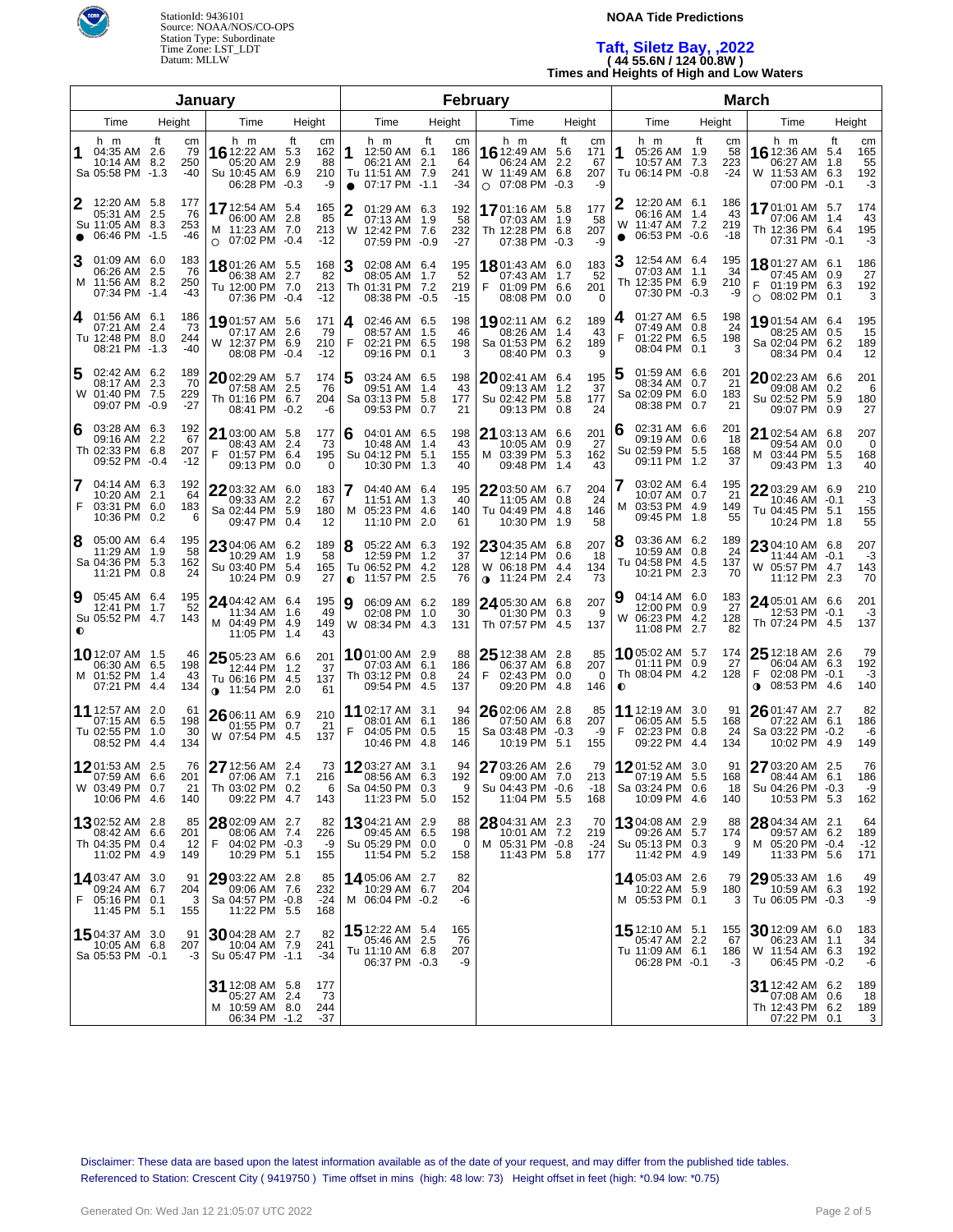

#### **NOAA Tide Predictions**

# **Taft, Siletz Bay, ,2022 ( 44 55.6N / 124 00.8W ) Times and Heights of High and Low Waters**

|        |                                                                           |                                   | April                                                                           |                                                                 | May                  |                                                                           |                  |                                 |      |                                                                                     |     |                                 |         | June                                                                      |                   |                                 |                                                                              |           |                                 |
|--------|---------------------------------------------------------------------------|-----------------------------------|---------------------------------------------------------------------------------|-----------------------------------------------------------------|----------------------|---------------------------------------------------------------------------|------------------|---------------------------------|------|-------------------------------------------------------------------------------------|-----|---------------------------------|---------|---------------------------------------------------------------------------|-------------------|---------------------------------|------------------------------------------------------------------------------|-----------|---------------------------------|
|        | Time                                                                      | Height                            | Time                                                                            | Height                                                          | Time                 |                                                                           | Height           |                                 | Time |                                                                                     |     | Height                          |         | Time                                                                      | Height            |                                 | Time                                                                         |           | Height                          |
| F      | h m<br>01:12 AM 6.5<br>07:50 AM 0.3<br>01:30 PM 6.0<br>07:56 PM 0.5       | ft<br>cm<br>198<br>9<br>183<br>15 | h m<br>16 12:36 AM<br>07:24 AM<br>Sa 01:11 PM<br>07:24 PM<br>$\circ$            | ft<br>cm<br>198<br>6.5<br>-3<br>-0.1<br>177<br>5.8<br>21<br>0.7 | 1                    | h m<br>12:57 AM 6.6<br>08:10 AM -0.5<br>Su 02:13 PM<br>07:54 PM           | ft<br>5.2<br>1.6 | cm<br>201<br>$-15$<br>158<br>49 | 0    | h m<br>16 12:25 AM 7.3<br>07:49 AM -1.3<br>M 01:59 PM 5.5<br>07:31 PM 1.7           | ft  | cm<br>223<br>$-40$<br>168<br>52 | 1<br>W  | h m<br>01:23 AM 6.4<br>09:04 AM -0.7<br>03:34 PM<br>08:39 PM              | ft<br>-4.9<br>2.5 | cm<br>195<br>$-21$<br>149<br>76 | h m<br>1601:34 AM 7.7<br>09:14 AM -1.8<br>Th 03:40 PM 5.5<br>08:59 PM        | ft<br>2.1 | cm<br>235<br>$-55$<br>168<br>64 |
|        | 01:42 AM 6.6<br>08:30 AM 0.0<br>Sa 02:16 PM 5.8<br>08:29 PM               | 201<br>0<br>177<br>0.9<br>27      | 1701:06 AM 6.8<br>08:06 AM<br>Su 02:01 PM<br>08:00 PM                           | 207<br>-0.6<br>$-18$<br>174<br>5.7<br>34<br>1.1                 | 2<br>M               | 01:26 AM 6.5<br>08:46 AM -0.6<br>02:57 PM 5.1<br>08:28 PM 2.0             |                  | 198<br>$-18$<br>155<br>61       |      | 1701:05 AM 7.4<br>08:37 AM -1.6<br>Tu 02:54 PM 5.4<br>08:17 PM 1.9                  |     | 226<br>$-49$<br>165<br>58       |         | 01:57 AM 6.2<br>09:42 AM -0.6<br>Th 04:18 PM 4.8<br>09:20 PM              | 2.6               | 189<br>-18<br>146<br>79         | 1702:26 AM 7.3<br>10:05 AM -1.5<br>F<br>04:32 PM 5.6<br>10:00 PM 2.1         |           | 223<br>-46<br>171<br>64         |
| 3      | 02:10 AM 6.6<br>09:09 AM -0.1<br>Su 03:01 PM 5.5<br>09:01 PM              | 201<br>-3<br>168<br>1.3<br>40     | 1801:39 AM 7.0<br>08:51 AM -0.9<br>02:53 PM<br>M<br>08:39 PM                    | 213<br>$-27$<br>5.6<br>171<br>43<br>1.4                         | З                    | 01:55 AM 6.3<br>09:23 AM -0.5<br>Tu 03:42 PM 4.9<br>09:02 PM 2.2          |                  | 192<br>$-15$<br>149<br>67       |      | 1801:49 AM 7.4<br>09:26 AM -1.6<br>W 03:50 PM 5.3<br>09:08 PM                       | 2.1 | 226<br>$-49$<br>162<br>64       | F       | 02:34 AM 5.9<br>10:22 AM -0.4<br>05:03 PM 4.7<br>10:05 PM                 | 2.7               | 180<br>$-12$<br>143<br>82       | <b>18</b> 03:22 AM 6.8<br>10:56 AM -1.2<br>Sa 05:25 PM 5.6<br>11:08 PM 2.0   |           | 207<br>$-37$<br>171<br>61       |
| 4      | 02:39 AM 6.4<br>09:49 AM -0.1<br>M 03:49 PM 5.1<br>09:33 PM               | 195<br>-3<br>155<br>1.8<br>55     | 1902:16 AM 7.1<br>09:39 AM -1.0<br>Tu 03:49 PM 5.3<br>09:21 PM                  | 216<br>$-30$<br>162<br>55<br>1.8                                | 4<br>W               | 02:26 AM 6.1<br>10:03 AM -0.4<br>04:31 PM 4.7<br>09:39 PM 2.5             |                  | 186<br>$-12$<br>143<br>76       |      | 1902:37 AM 7.2<br>10:19 AM -1.4<br>Th 04:49 PM 5.2<br>10:05 PM                      | 2.3 | 219<br>$-43$<br>158<br>70       | 4       | 03:14 AM 5.6<br>11:04 AM -0.3<br>Sa 05:50 PM 4.7<br>10:59 PM 2.7          |                   | 171<br>-9<br>143<br>82          | 19 04:22 AM 6.2<br>11:48 AM -0.7<br>Su 06:17 PM 5.7                          |           | 189<br>$-21$<br>174             |
| 5      | 03:09 AM 6.2<br>10:31 AM 0.1<br>Tu 04:40 PM 4.8<br>10:07 PM               | 189<br>3<br>146<br>2.2<br>67      | 2002:57 AM 7.0<br>10:31 AM -1.0<br>W 04:51 PM<br>10:10 PM                       | 213<br>$-30$<br>5.1<br>155<br>2.2<br>67                         |                      | 03:00 AM 5.9<br>10:46 AM -0.2<br>Th 05:25 PM 4.5<br>10:22 PM 2.6          |                  | 180<br>-6<br>137<br>79          | F    | 2003:30 AM 6.8<br>$11:16$ AM $-1.2$<br>05:52 PM 5.2<br>11:13 PM                     | 2.3 | 207<br>$-37$<br>158<br>70       |         | 03:59 AM 5.3<br>11:48 AM -0.1<br>Su 06:37 PM 4.8                          |                   | 162<br>-3<br>146                | 20 12:22 AM 1.9<br>05:29 AM 5.4<br>M 12:39 PM -0.2<br>07:08 PM 5.9           |           | 58<br>165<br>-6<br>180          |
| 6      | 03:41 AM 6.0<br>11:17 AM 0.2<br>W 05:41 PM 4.5<br>10:46 PM                | 183<br>6<br>137<br>2.5<br>76      | 21 03:44 AM 6.8<br>11:30 AM<br>Th 06:02 PM<br>11:10 PM                          | 207<br>$-24$<br>$-0.8$<br>-4.8<br>146<br>73<br>2.4              | 6<br>F               | 03:39 AM 5.5<br>11:35 AM 0.0<br>06:27 PM 4.4<br>11:17 PM 2.8              |                  | 168<br>0<br>134<br>85           |      | <b>21</b> 04:31 AM 6.2<br>12:15 PM -0.8<br>Sa 06:55 PM 5.2                          |     | 189<br>$-24$<br>158             | 6<br>M  | 12:05 AM 2.6<br>04:54 AM 4.9<br>12:33 PM 0.2<br>07:20 PM 5.0              |                   | 79<br>149<br>6<br>152           | 21 01:39 AM 1.6<br>06:46 AM 4.8<br>Tu 01:31 PM 0.4<br><b>0</b> 07:56 PM 6.1  |           | 49<br>146<br>12<br>186          |
|        | 04:18 AM 5.7<br>12:11 PM 0.4<br>Th 06:55 PM 4.3<br>11:37 PM               | 174<br>12<br>131<br>2.8<br>85     | $2204:41$ AM 6.4<br>12:35 PM -0.6<br>F 07:18 PM 4.8                             | 195<br>$-18$<br>146                                             |                      | 04:26 AM 5.2<br>12:29 PM 0.2<br>Sa 07:30 PM 4.4                           |                  | 158<br>6<br>134                 |      | <b>22</b> 12:34 AM 2.3<br>05:42 AM 5.6<br>Su 01:16 PM -0.4<br><b>0</b> 07:53 PM 5.4 |     | 70<br>171<br>$-12$<br>165       | 7       | 01:18 AM 2.3<br>06:02 AM 4.5<br>Tu 01:20 PM<br>$O$ 07:59 PM               | 0.4<br>5.2        | 70<br>137<br>12<br>158          | 22 02:53 AM 1.2<br>08:09 AM 4.3<br>W 02:23 PM 1.0<br>08:41 PM 6.2            |           | 37<br>131<br>30<br>189          |
| 8<br>F | 05:06 AM 5.3<br>01:16 PM 0.6<br>08:20 PM 4.2                              | 162<br>18<br>128                  | 23 12:29 AM 2.6<br>05:51 AM 5.9<br>Sa 01:45 PM -0.4<br><b>0</b> 08:30 PM 4.9    | 79<br>180<br>$-12$<br>149                                       | 8                    | 12:31 AM 2.8<br>05:27 AM 4.9<br>Su 01:27 PM 0.3<br>08:26 PM 4.5           |                  | 85<br>149<br>9<br>137           |      | 23 01:59 AM 2.0<br>07:03 AM 5.1<br>M 02:16 PM 0.0<br>08:45 PM 5.6                   |     | 61<br>155<br>0<br>171           | 8<br>W  | 02:28 AM 1.9<br>07:21 AM 4.3<br>02:08 PM<br>08:36 PM 5.6                  | 0.7               | 58<br>131<br>21<br>171          | 23 03:58 AM 0.7<br>09:33 AM 4.2<br>Th 03:15 PM 1.5<br>09:22 PM 6.4           |           | 21<br>128<br>46<br>195          |
| 9      | 12:53 AM 2.9<br>06:11 AM 5.1<br>Sa 02:25 PM 0.6<br>$\bullet$ 09:29 PM 4.4 | 88<br>155<br>18<br>134            | 24 02:01 AM 2.4<br>07:14 AM 5.5<br>Su 02:53 PM -0.2<br>09:28 PM 5.2             | 73<br>168<br>-6<br>158                                          | 19<br>м<br>$\bullet$ | 01:56 AM 2.6<br>06:42 AM 4.6<br>02:23 PM 0.4<br>09:08 PM 4.8              |                  | 79<br>140<br>12<br>146          |      | 24 03:16 AM 1.5<br>08:26 AM 4.7<br>Tu 03:11 PM 0.3<br>09:30 PM 5.9                  |     | 46<br>143<br>9<br>180           | 9       | 03:30 AM 1.3<br>08:43 AM<br>Th 02:57 PM<br>09:12 PM 6.1                   | -4.2<br>1.0       | 40<br>128<br>30<br>186          | 24 04:53 AM 0.3<br>10:47 AM 4.3<br>F<br>04:07 PM 1.9<br>10:02 PM 6.5         |           | 9<br>131<br>58<br>198           |
|        | <b>10</b> 02:28 AM 2.8<br>07:31 AM 4.9<br>Su 03:28 PM 0.5<br>10:14 PM 4.6 | 85<br>149<br>15<br>140            | 25 03:26 AM 2.0<br>08:38 AM 5.3<br>M 03:54 PM<br>10:15 PM 5.5                   | 61<br>162<br>$-0.1$<br>-3<br>168                                |                      | <b>10</b> 03:09 AM 2.2<br>08:02 AM 4.5<br>Tu 03:15 PM 0.5<br>09:42 PM 5.1 |                  | 67<br>137<br>15<br>155          |      | 25 04:21 AM 0.9<br>09:43 AM 4.6<br>W 04:02 PM 0.7<br>10:09 PM 6.2                   |     | 27<br>140<br>21<br>189          | F       | 1004:23 AM 0.6<br>09:58 AM<br>03:47 PM<br>09:49 PM 6.5                    | -4.4<br>1.3       | 18<br>134<br>40<br>198          | 25 05:40 AM -0.1<br>11:50 AM 4.5<br>Sa 04:56 PM 2.2<br>10:39 PM 6.5          |           | -3<br>137<br>67<br>198          |
|        | <b>11</b> 03:43 AM 2.5<br>08:47 AM 5.0<br>M 04:20 PM 0.4<br>10:47 PM 4.9  | 76<br>152<br>-12<br>149           | 26 04:33 AM 1.5<br>09:52 AM 5.3<br>Tu 04:45 PM<br>10:54 PM 5.9                  | 46<br>162<br>0.1<br>-3<br>180                                   |                      | 11 04:06 AM 1.7<br>09:15 AM 4.6<br>W 04:01 PM 0.6<br>10:13 PM 5.6         |                  | 52<br>140<br>18<br>171          |      | 26 05:14 AM 0.4<br>10:51 AM 4.6<br>Th 04:48 PM<br>10:45 PM 6.4                      | 1.1 | 12<br>140<br>34<br>195          |         | 11 05:12 AM -0.1<br>11:06 AM 4.6<br>Sa 04:37 PM<br>10:29 PM 7.0           | 1.6               | -3<br>140<br>49<br>213          | 26 06:21 AM -0.3<br>12:41 PM 4.7<br>Su 05:42 PM 2.4<br>11:16 PM 6.5          |           | -9<br>143<br>73<br>198          |
|        | 1204:38 AM 2.1<br>09:50 AM 5.2<br>Tu 05:02 PM 0.3<br>11:15 PM 5.2         | 64<br>158<br>9<br>158             | 27 05:27 AM 0.9<br>10:55 AM 5.3<br>W 05:30 PM 0.3<br>11:28 PM 6.2               | 27<br>162<br>9<br>189                                           |                      | 1204:54 AM 1.0<br>10:19 AM 4.8<br>Th 04:43 PM 0.7<br>10:43 PM 6.0         |                  | 30<br>146<br>21<br>183          | F    | 27 05:59 AM 0.0<br>11:50 AM 4.7<br>05:31 PM 1.5<br>11:17 PM 6.5                     |     | 0<br>143<br>46<br>198           |         | 1206:00 AM -0.7<br>12:07 PM 4.9<br>Su 05:28 PM 1.8<br>11:11 PM 7.4        |                   | $-21$<br>149<br>55<br>226       | 27 06:59 AM -0.5<br>01:24 PM 4.8<br>M 06:25 PM 2.5<br>11:52 PM 6.5           |           | $-15$<br>146<br>76<br>198       |
|        | 1305:23 AM 1.6<br>10:45 AM 5.4<br>W 05:39 PM 0.2<br>11:41 PM 5.6          | 49<br>165<br>6<br>171             | 28 06:14 AM 0.4<br>11:51 AM 5.3<br>Th 06:09 PM 0.6<br>11:59 PM 6.4              | 12<br>162<br>18<br>195                                          | F                    | 1305:38 AM 0.4<br>11:18 AM 5.0<br>05:24 PM 0.9<br>11:15 PM 6.5            |                  | 12<br>152<br>27<br>198          |      | 28 06:39 AM -0.4<br>12:41 PM 4.8<br>Sa 06:10 PM 1.8<br>11:48 PM 6.6                 |     | $-12$<br>146<br>55<br>201       |         | 1306:47 AM -1.3<br>01:02 PM 5.2<br>M 06:18 PM 2.0<br>11:56 PM 7.7         |                   | -40<br>158<br>61<br>235         | 28 07:35 AM -0.6<br>02:03 PM 4.9<br>Tu 07:05 PM 2.6                          |           | -18<br>149<br>79                |
|        | 14 06:04 AM 1.0<br>11:35 AM 5.6<br>Th 06:14 PM 0.3                        | 30<br>171<br>9                    | 29 06:55 AM -0.1<br>12:41 PM 5.3<br>F 06:46 PM 0.9                              | -3<br>162<br>27                                                 |                      | 1406:21 AM -0.3<br>12:13 PM 5.2<br>Sa 06:05 PM 1.2<br>11:49 PM 6.9        |                  | -9<br>158<br>37<br>210          |      | 29 07:16 AM -0.6<br>01:28 PM 4.9<br>Su 06:48 PM 2.0                                 |     | $-18$<br>149<br>61              | $\circ$ | 1407:35 AM -1.6<br>01:56 PM 5.4<br>Tu 07:10 PM 2.1                        |                   | -49<br>165<br>64                | 29 12:28 AM 6.5<br>08:11 AM -0.6<br>W 02:40 PM 5.0<br>$\bullet$ 07:44 PM 2.5 |           | 198<br>-18<br>152<br>76         |
| F      | 15 12:08 AM 6.0<br>06:44 AM 0.4<br>12:23 PM 5.7<br>06:49 PM 0.5           | 183<br>12<br>174<br>15            | $30$ 12:29 AM 6.5<br>07:34 AM -0.4<br>Sa 01:28 PM 5.3<br>$\bullet$ 07:20 PM 1.3 | 198<br>$-12$<br>162<br>40                                       |                      | 1507:05 AM -0.9<br>01:06 PM 5.4<br>Su 06:47 PM 1.4                        |                  | $-27$<br>165<br>43              |      | $30$ 12:19 AM 6.6<br>07:52 AM -0.7<br>M 02:11 PM 4.9<br>$\bullet$ 07:25 PM 2.2      |     | 201<br>$-21$<br>149<br>67       |         | <b>15</b> 12:44 AM 7.8<br>08:24 AM -1.8<br>W 02:48 PM 5.5<br>08:03 PM 2.1 |                   | 238<br>-55<br>168<br>64         | 3001:04 AM 6.5<br>08:46 AM -0.6<br>Th 03:15 PM 5.0<br>08:23 PM 2.5           |           | 198<br>-18<br>152<br>76         |
|        |                                                                           |                                   |                                                                                 |                                                                 |                      |                                                                           |                  |                                 |      | 31 12:50 AM 6.5<br>08:27 AM -0.7<br>Tu 02:52 PM 4.9<br>08:02 PM 2.4                 |     | 198<br>$-21$<br>149<br>73       |         |                                                                           |                   |                                 |                                                                              |           |                                 |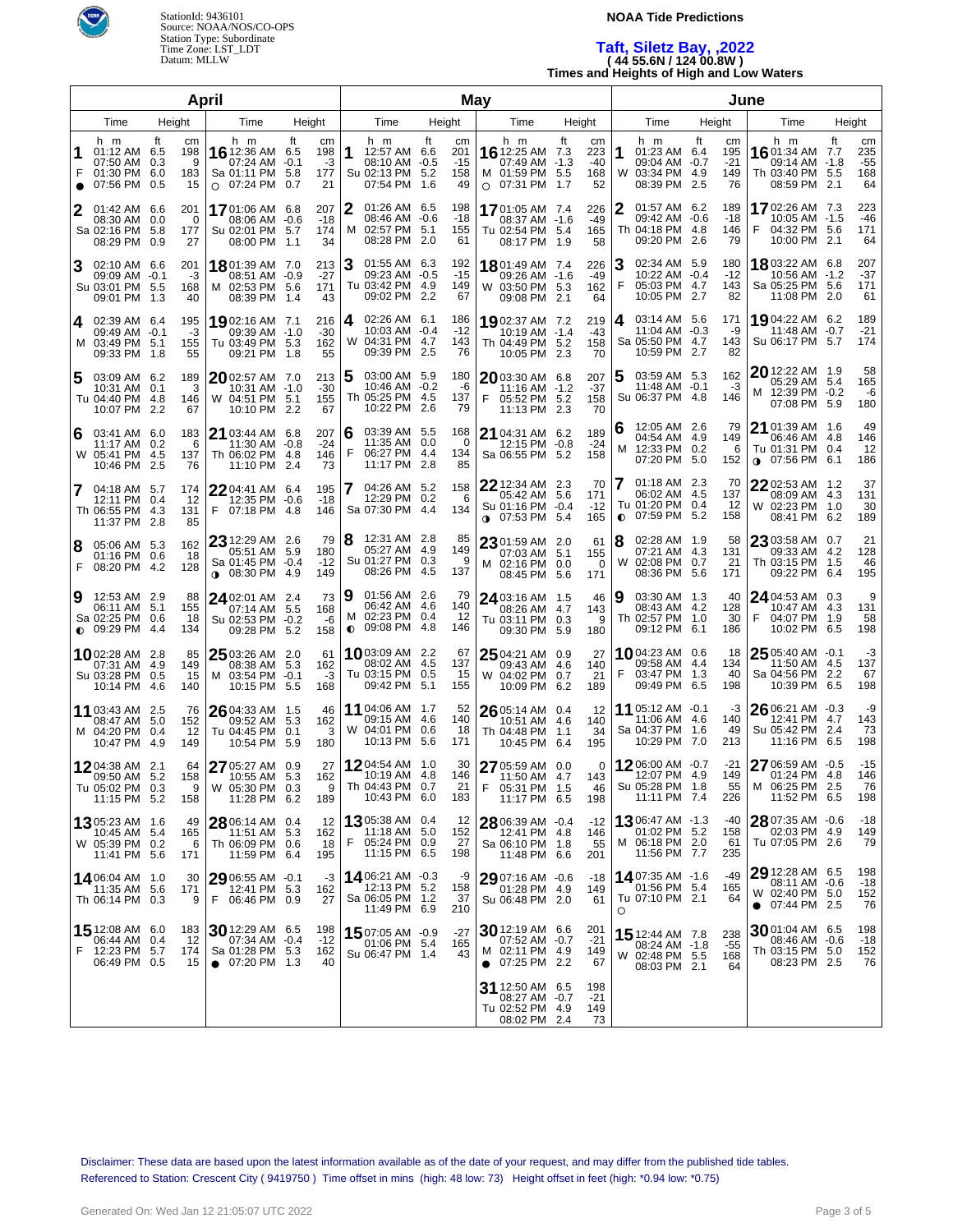

# **NOAA Tide Predictions**

# **Taft, Siletz Bay, ,2022 ( 44 55.6N / 124 00.8W )**

**Times and Heights of High and Low Waters**

| July           |                                                                      |        |                                 |                                                                               |                    |                                 |                | <b>August</b>                                                              |    |                              |                                                              |                                               |            |                              |                |                                                                                |            |                              |                                                                                 |    |                        |
|----------------|----------------------------------------------------------------------|--------|---------------------------------|-------------------------------------------------------------------------------|--------------------|---------------------------------|----------------|----------------------------------------------------------------------------|----|------------------------------|--------------------------------------------------------------|-----------------------------------------------|------------|------------------------------|----------------|--------------------------------------------------------------------------------|------------|------------------------------|---------------------------------------------------------------------------------|----|------------------------|
|                | Time                                                                 | Height |                                 | Time                                                                          | Height             |                                 |                | Time                                                                       |    | Height                       | Time                                                         |                                               |            | Height                       |                | Time                                                                           | Height     |                              | Time                                                                            |    | Height                 |
| F              | h m<br>01:41 AM 6.3<br>09:22 AM -0.6<br>03:52 PM 5.0<br>09:03 PM 2.5 | ft     | cm<br>192<br>$-18$<br>152<br>76 | h m<br>1602:19 AM 7.4<br>09:44 AM -1.3<br>Sa 04:00 PM 6.0<br>09:49 PM         | ft<br>1.7          | cm<br>226<br>$-40$<br>183<br>52 | 1<br>м         | h m<br>02:45 AM 6.0<br>09:56 AM -0.1<br>04:10 PM 5.6<br>10:14 PM 1.8       | ft | cm<br>183<br>-3<br>171<br>55 | h m<br>16 03:57 AM 5.9<br>Tu 04:35 PM 6.4                    | 10:34 AM 0.5<br>11:23 PM 0.9                  | ft         | cm<br>180<br>15<br>195<br>27 | 1              | h m<br>04:17 AM 5.2<br>10:24 AM<br>Th 04:20 PM 6.4<br>11:33 PM 0.6             | ft<br>-1.4 | cm<br>158<br>43<br>195<br>18 | h m<br>16 05:50 AM 4.7<br>11:14 AM 2.4<br>F 04:56 PM 5.9                        | ft | cm<br>143<br>73<br>180 |
| 2              | 02:18 AM 6.2<br>09:57 AM -0.5<br>Sa 04:28 PM 5.1<br>09:48 PM 2.5     |        | 189<br>$-15$<br>155<br>76       | 17 03:13 AM 6.8<br>10:29 AM -0.8<br>Su 04:45 PM 6.1<br>10:51 PM 1.6           |                    | 207<br>-24<br>186<br>49         | 2              | 03:29 AM 5.6<br>10:28 AM 0.3<br>Tu 04:41 PM 5.8<br>11:05 PM 1.6            |    | 171<br>9<br>177<br>49        | 1704:57 AM 5.2<br>W 05:16 PM 6.3                             | 11:14 AM                                      | 1.2        | 158<br>37<br>192             | 2<br>F         | 05:22 AM 4.7<br>11:04 AM 1.9<br>05:02 PM 6.5                                   |            | 143<br>58<br>198             | 17 12:41 AM 0.6<br>07:13 AM 4.4<br>Sa 12:09 PM 2.8<br>$0.05:47 \text{ PM } 5.6$ |    | 18<br>134<br>85<br>171 |
| 3              | 02:57 AM 5.9<br>10:32 AM -0.3<br>Su 05:04 PM 5.1<br>10:38 PM 2.4     |        | 180<br>-9<br>155<br>73          | 18 04:10 AM 6.1<br>11:13 AM -0.2<br>M 05:29 PM 6.2<br>11:57 PM 1.4            |                    | 186<br>-6<br>189<br>43          | 3              | 04:20 AM 5.1<br>11:01 AM 0.8<br>W 05:14 PM 6.0                             |    | 155<br>24<br>183             | 18 12:25 AM 0.8<br>Th 11:57 AM 1.8                           | 06:07 AM 4.6<br>05:59 PM 6.1                  |            | 24<br>140<br>55<br>186       | 3<br>$\bullet$ | 12:37 AM 0.5<br>06:43 AM 4.4<br>Sa 11:54 AM 2.3<br>05:54 PM 6.5                |            | 15<br>134<br>70<br>198       | 1801:51 AM 0.8<br>08:45 AM 4.4<br>Su 01:28 PM 3.0<br>06:54 PM 5.4               |    | 24<br>134<br>91<br>165 |
| 4              | 03:41 AM 5.5<br>11:08 AM 0.0<br>M 05:40 PM 5.3<br>11:35 PM 2.2       |        | 168<br>0<br>162<br>67           | 1905:13 AM 5.3<br>11:57 AM<br>Tu 06:14 PM 6.2                                 | 0.4                | 162<br>12<br>189                | 4              | 12:03 AM 1.4<br>05:23 AM 4.7<br>Th 11:39 AM 1.3<br>05:53 PM 6.2            |    | 43<br>143<br>40<br>189       | 1901:31 AM 0.8<br>F<br>12:48 PM 2.3<br>$\bullet$             | 07:33 AM 4.3<br>06:48 PM 6.0                  |            | 24<br>131<br>70<br>183       | 4              | 01:50 AM 0.3<br>08:18 AM 4.4<br>Su 01:04 PM 2.7<br>07:00 PM 6.5                |            | 9<br>134<br>82<br>198        | 19 03:02 AM 0.7<br>09:58 AM 4.6<br>M 02:57 PM 3.0<br>08:09 PM 5.4               |    | 21<br>140<br>91<br>165 |
| 5              | 04:32 AM 5.1<br>11:45 AM 0.3<br>Tu 06:16 PM 5.5                      |        | 155<br>9<br>168                 | 20 01:06 AM 1.2<br>06:26 AM<br>W 12:44 PM<br>07:00 PM<br>$\bullet$            | 4.6<br>1.1<br>6.2  | 37<br>140<br>34<br>189          | F<br>$\bullet$ | 01:08 AM 1.0<br>06:41 AM 4.3<br>12:24 PM 1.8<br>06:38 PM 6.4               |    | 30<br>131<br>55<br>195       | 2002:41 AM 0.7<br>Sa 01:54 PM 2.7                            | 09:08 AM 4.2<br>07:45 PM 5.9                  |            | 21<br>128<br>82<br>180       | 5<br>м         | 03:05 AM 0.1<br>09:42 AM 4.6<br>02:31 PM 2.7<br>08:15 PM 6.6                   |            | 3<br>140<br>82<br>201        | 2004:05 AM 0.6<br>10:46 AM 4.8<br>Tu 04:06 PM 2.7<br>09:17 PM 5.5               |    | 18<br>146<br>82<br>168 |
| 6              | 12:39 AM 2.0<br>05:36 AM 4.6<br>W 12:25 PM 0.7<br>06:53 PM 5.8       |        | 61<br>140<br>21<br>177          | <b>21</b> 02:17 AM 1.0<br>07:51 AM<br>Th 01:34 PM<br>07:47 PM                 | 4.2<br>1.7<br>6.2  | 30<br>128<br>52<br>189          | 6              | 02:17 AM 0.7<br>08:14 AM 4.2<br>Sa 01:21 PM 2.2<br>07:31 PM 6.6            |    | 21<br>128<br>67<br>201       | 21 03:48 AM 0.6<br>Su 03:11 PM 2.9                           | 10:29 AM 4.4<br>08:47 PM 5.8                  |            | 18<br>134<br>88<br>177       | 6              | 04:12 AM -0.3<br>10:43 AM 5.0<br>Tu 03:53 PM 2.5<br>09:27 PM 6.8               |            | -9<br>152<br>76<br>207       | 21 04:54 AM 0.4<br>11:20 AM 5.0<br>W 04:57 PM 2.4<br>10:13 PM 5.7               |    | 12<br>152<br>73<br>174 |
| 7<br>$\bullet$ | 01:46 AM 1.5<br>06:53 AM 4.2<br>Th 01:10 PM 1.2<br>07:33 PM 6.1      |        | 46<br>128<br>37<br>186          | 22 03:25 AM 0.7<br>09:22 AM<br>02:30 PM<br>F.<br>08:34 PM                     | 4.1<br>2.2<br>6.2  | 21<br>125<br>67<br>189          | 7              | 03:26 AM 0.2<br>09:44 AM 4.3<br>Su 02:32 PM 2.5<br>08:32 PM 6.9            |    | 6<br>131<br>76<br>210        | 22 04:45 AM 0.4<br>M 04:19 PM                                | 11:23 AM 4.7<br>09:45 PM                      | 2.8<br>5.9 | 12<br>143<br>85<br>180       | 7<br>W         | 05:10 AM -0.5<br>11:30 AM 5.3<br>05:00 PM 2.2<br>10:32 PM                      | 7.0        | -15<br>162<br>67<br>213      | 2205:35 AM 0.3<br>11:48 AM 5.2<br>Th 05:38 PM 2.0<br>11:00 PM 5.9               |    | 9<br>158<br>61<br>180  |
| 8<br>F         | 02:52 AM 1.0<br>08:21 AM 4.1<br>02:02 PM 1.6<br>08:16 PM 6.5         |        | 30<br>125<br>49<br>198          | $23$ 04:24 AM 0.4<br>10:42 AM<br>Sa 03:32 PM<br>09:22 PM                      | 4.3<br>2.5<br>6.3  | 12<br>131<br>76<br>192          | 18<br>M        | 04:30 AM -0.3<br>10:56 AM 4.7<br>03:47 PM 2.6<br>09:35 PM 7.2              |    | -9<br>143<br>79<br>219       | 23 05:33 AM 0.2<br>Tu 05:13 PM 2.7                           | 12:03 PM 4.9<br>10:35 PM 6.1                  |            | 6<br>149<br>82<br>186        | 8              | 06:00 AM -0.7<br>12:11 PM 5.7<br>Th 05:57 PM 1.7<br>11:30 PM                   | 7.1        | -21<br>174<br>52<br>216      | 23 06:09 AM 0.2<br>12:14 PM 5.5<br>F<br>06:15 PM 1.7<br>11:42 PM 6.1            |    | 6<br>168<br>52<br>186  |
| 9              | 03:53 AM 0.4<br>09:47 AM 4.2<br>Sa 03:00 PM 2.0<br>09:04 PM 6.9      |        | 12<br>128<br>61<br>210          | $24$ 05:15 AM 0.1<br>11:44 AM<br>Su 04:32 PM<br>10:09 PM                      | 4.5<br>2.7<br>6.3  | 3<br>137<br>82<br>192           | 9              | 05:27 AM -0.7<br>11:51 AM 5.1<br>Tu 04:56 PM 2.4<br>10:35 PM 7.5           |    | $-21$<br>155<br>73<br>229    | 24 06:13 AM 0.0<br>W 05:56 PM                                | 12:34 PM 5.0<br>11:20 PM 6.3                  | 2.4        | 0<br>152<br>73<br>192        | 9<br>F         | 06:45 AM -0.7<br>12:48 PM 6.1<br>06:49 PM 1.2                                  |            | -21<br>186<br>37             | 24 06:41 AM 0.2<br>12:39 PM 5.8<br>Sa 06:52 PM 1.3                              |    | 6<br>177<br>40         |
|                | 1004:49 AM -0.3<br>11:00 AM 4.6<br>Su 04:02 PM<br>09:54 PM 7.3       | 2.2    | -9<br>140<br>67<br>223          | $25$ 06:00 AM $\,$ -0.1 $\,$<br>12:30 PM<br>M 05:24 PM<br>10:53 PM            | -4.8<br>2.7<br>6.4 | -3<br>146<br>82<br>195          |                | <b>10</b> 06:19 AM -1.1<br>12:38 PM 5.4<br>W 05:57 PM 2.2<br>11:33 PM 7.7  |    | -34<br>165<br>67<br>235      | $25$ 06:49 AM $-0.1$<br>Th 06:35 PM 2.2                      | 01:02 PM 5.2                                  |            | -3<br>158<br>67              |                | <b>10</b> 12:24 AM 7.1<br>07:26 AM -0.6<br>Sa 01:23 PM 6.4<br>$O$ 07:37 PM 0.8 |            | 216<br>$-18$<br>195<br>24    | $2512:23$ AM 6.1<br>07:11 AM 0.3<br>Su 01:03 PM 6.1<br>$\bullet$ 07:28 PM 0.9   |    | 186<br>9<br>186<br>27  |
|                | 11 05:42 AM -0.8<br>12:01 PM 4.9<br>M 05:03 PM 2.3<br>10:47 PM       | 7.6    | -24<br>149<br>70<br>232         | $2606:40$ AM $-0.2$<br>01:08 PM<br>Tu 06:10 PM<br>11:35 PM                    | 4.9<br>2.6<br>6.5  | -6<br>149<br>79<br>198          |                | 11 07:07 AM -1.3<br>01:20 PM 5.7<br>Th 06:53 PM 1.8                        |    | $-40$<br>174<br>55           | $2612:00$ AM 6.4<br>F                                        | 07:21 AM -0.2<br>01:29 PM 5.4<br>07:12 PM 1.9 |            | 195<br>-6<br>165<br>58       |                | <b>11</b> 01:14 AM 6.9<br>08:04 AM -0.3<br>Su 01:58 PM 6.6<br>08:25 PM 0.5     |            | 210<br>-9<br>201<br>15       | 26 01:05 AM 6.1<br>07:40 AM 0.5<br>M 01:29 PM 6.4<br>08:06 PM 0.5               |    | 186<br>15<br>195<br>15 |
|                | 1206:33 AM -1.3<br>12:55 PM 5.2<br>Tu 06:02 PM 2.3<br>11:40 PM 7.8   |        | -40<br>158<br>70<br>238         | 27 07:16 AM -0.4<br>01:40 PM 5.0<br>W 06:50 PM 2.5                            |                    | $-12$<br>152<br>76              | F              | 12 12:27 AM 7.7<br>07:52 AM -1.3<br>02:01 PM 6.0<br>$\circ$ 07:47 PM 1.5   |    | 235<br>$-40$<br>183<br>46    | 27 12:38 AM 6.5<br>Sa 01:55 PM 5.6<br>$\bullet$ 07:49 PM 1.7 | 07:51 AM -0.2                                 |            | 198<br>-6<br>171<br>52       |                | 1202:04 AM 6.6<br>08:41 AM 0.2<br>M 02:31 PM 6.7<br>09:11 PM 0.3               |            | 201<br>6<br>204<br>9         | 27 01:47 AM 6.0<br>08:11 AM 0.8<br>Tu 01:56 PM 6.6<br>08:46 PM 0.2              |    | 183<br>24<br>201<br>6  |
| O              | 1307:23 AM -1.6<br>01:44 PM 5.5<br>W 06:59 PM 2.2                    |        | -49<br>168<br>67                | 28 12:14 AM 6.6<br>07:51 AM -0.5<br>Th 02:11 PM 5.1<br>$\bullet$ 07:29 PM 2.4 |                    | 201<br>$-15$<br>155<br>73       |                | <b>13</b> 01:20 AM 7.5<br>08:35 AM -1.1<br>Sa 02:40 PM 6.2<br>08:39 PM 1.2 |    | 229<br>$-34$<br>189<br>37    | Su 02:21 PM 5.8                                              | 08:20 AM -0.1<br>08:27 PM 1.4                 |            | 195<br>-3<br>177<br>43       |                | <b>13</b> 02:54 AM 6.1<br>09:18 AM 0.7<br>Tu 03:05 PM 6.7<br>09:58 PM 0.3      |            | 186<br>21<br>204<br>9        | 28 02:33 AM 5.8<br>08:43 AM 1.2<br>W 02:25 PM 6.8<br>09:29 PM 0.0               |    | 177<br>37<br>207<br>0  |
|                | 14 12:33 AM 7.9<br>08:11 AM -1.7<br>Th 02:30 PM 5.7<br>07:54 PM 2.0  |        | 241<br>-52<br>174<br>61         | 29 12:51 AM 6.6<br>08:23 AM -0.5<br>F 02:41 PM 5.2<br>08:07 PM 2.3            |                    | 201<br>$-15$<br>158<br>70       |                | <b>14</b> 02:11 AM 7.1<br>09:15 AM -0.7<br>Su 03:18 PM 6.4<br>09:32 PM 1.0 |    | 216<br>$-21$<br>195<br>30    | $2901:55$ AM 6.2<br>M 02:47 PM 6.0                           | 08:49 AM 0.1<br>09:07 PM 1.2                  |            | 189<br>3<br>183<br>37        |                | 14 03:46 AM 5.6<br>09:54 AM 1.3<br>W 03:39 PM 6.5<br>10:47 PM 0.3              |            | 171<br>40<br>198<br>9        | 29 03:23 AM 5.5<br>09:17 AM 1.6<br>Th 02:59 PM 6.8<br>10:17 PM -0.1             |    | 168<br>49<br>207<br>-3 |
| F              | 1501:26 AM 7.7<br>08:58 AM -1.6<br>03:15 PM 5.8<br>08:51 PM 1.8      |        | 235<br>-49<br>177<br>55         | $30$ 01:28 AM 6.5<br>08:55 AM -0.4<br>Sa 03:11 PM 5.4<br>08:46 PM 2.1         |                    | 198<br>-12<br>165<br>64         |                | 15 03:03 AM 6.5<br>09:55 AM -0.1<br>M 03:57 PM 6.4<br>10:26 PM 0.9         |    | 198<br>-3<br>195<br>27       | 3002:37 AM 6.0<br>Tu 03:15 PM 6.2                            | 09:19 AM 0.5<br>09:50 PM 1.0                  |            | 183<br>15<br>189<br>30       |                | 1504:43 AM 5.1<br>10:32 AM 1.9<br>Th 04:15 PM 6.2<br>11:40 PM 0.5              |            | 155<br>58<br>189<br>15       | 3004:20 AM 5.2<br>09:56 AM 2.0<br>F<br>03:37 PM 6.8<br>11:12 PM -0.1            |    | 158<br>61<br>207<br>-3 |
|                |                                                                      |        |                                 | 31 02:06 AM 6.3<br>09:26 AM -0.3<br>Su 03:40 PM 5.5<br>09:28 PM 2.0           |                    | 192<br>-9<br>168<br>61          |                |                                                                            |    |                              | 31 03:24 AM 5.6<br>W 03:45 PM 6.3                            | 09:50 AM 0.9<br>10:38 PM 0.8                  |            | 171<br>27<br>192<br>24       |                |                                                                                |            |                              |                                                                                 |    |                        |